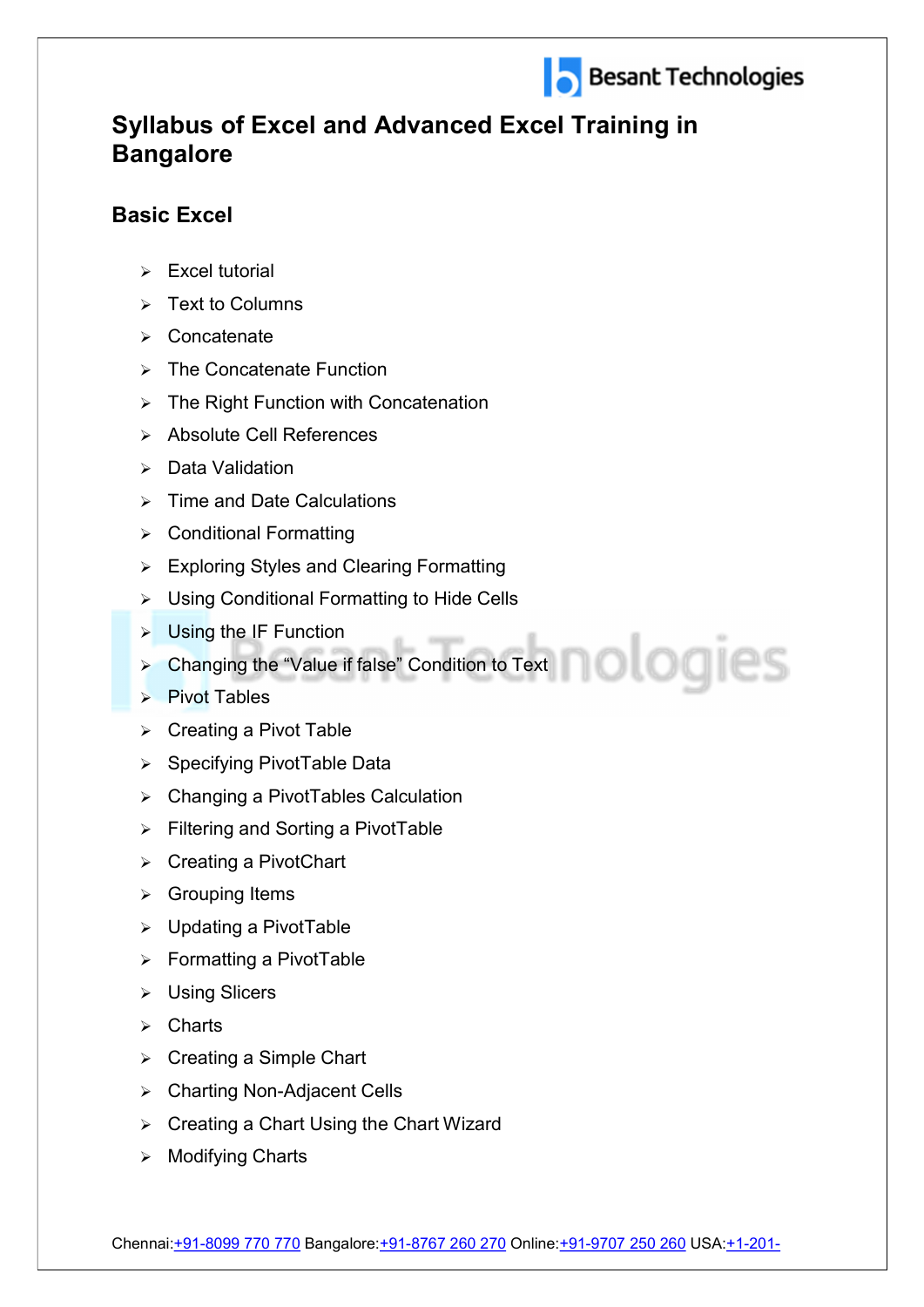

- > Moving an Embedded Chart
- $\triangleright$  Sizing an Embedded Chart
- $\triangleright$  Changing the Chart Type
- **▶ Chart Types**
- $\triangleright$  Changing the Way Data is Displayed
- $\triangleright$  Moving the Legend
- $\triangleright$  Formatting Charts
- $\triangleright$  Adding Chart Items
- Formatting All Text
- **▶ Formatting and Aligning Numbers**
- $\triangleright$  Formatting the Plot Area
- $\triangleright$  Formatting Data Markers
- $\triangleright$  Pie Charts
- $\triangleright$  Creating a Pie Chart
- **▶ Moving the Pie Chart to its Own Sheet**
- **Adding Data Labels Adding Data Labels**
- ▶ Exploding a Slice of a Pie Chart
- Data Analysis − Overview
- $\triangleright$  types of Data Analysis
- Data Analysis Process
- $\triangleright$  Working with Range Names
- Copying Name using Formula Autocomplete
- $\triangleright$  Range Name Syntax Rules
- **▶ Creating Range Names**
- **▶ Creating Names for Constants**
- $\triangleright$  Managing Names
- $\triangleright$  Scope of a Name
- Editing Names
- $\triangleright$  Applying Names
- Using Names in a Formula
- $\triangleright$  Viewing Names in a Workbook
- $\triangleright$  Copying Formulas with Names